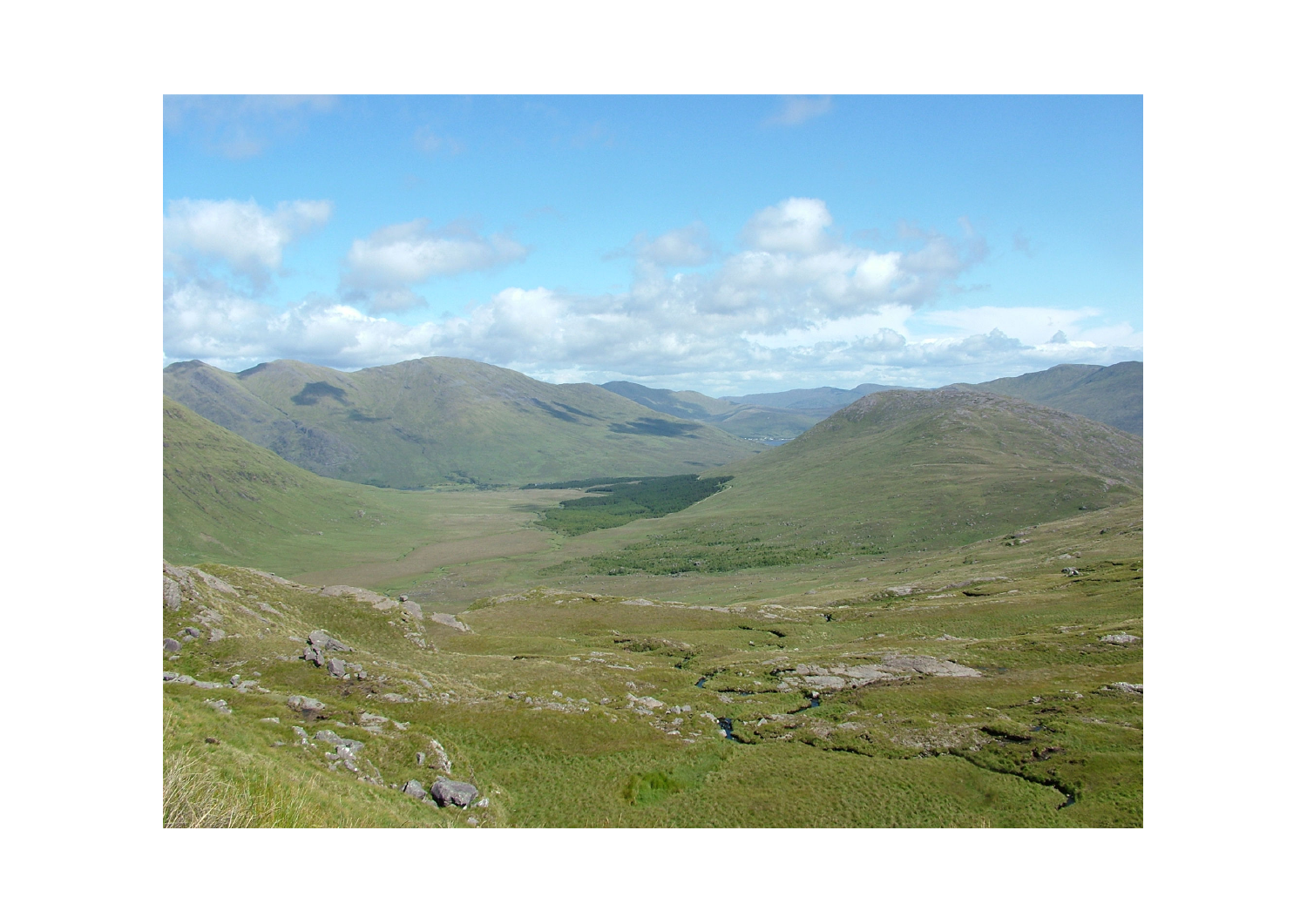# Commonage Management

The Case for an Implementation Plan.

Fergal Monaghan www.yourcommonage.ie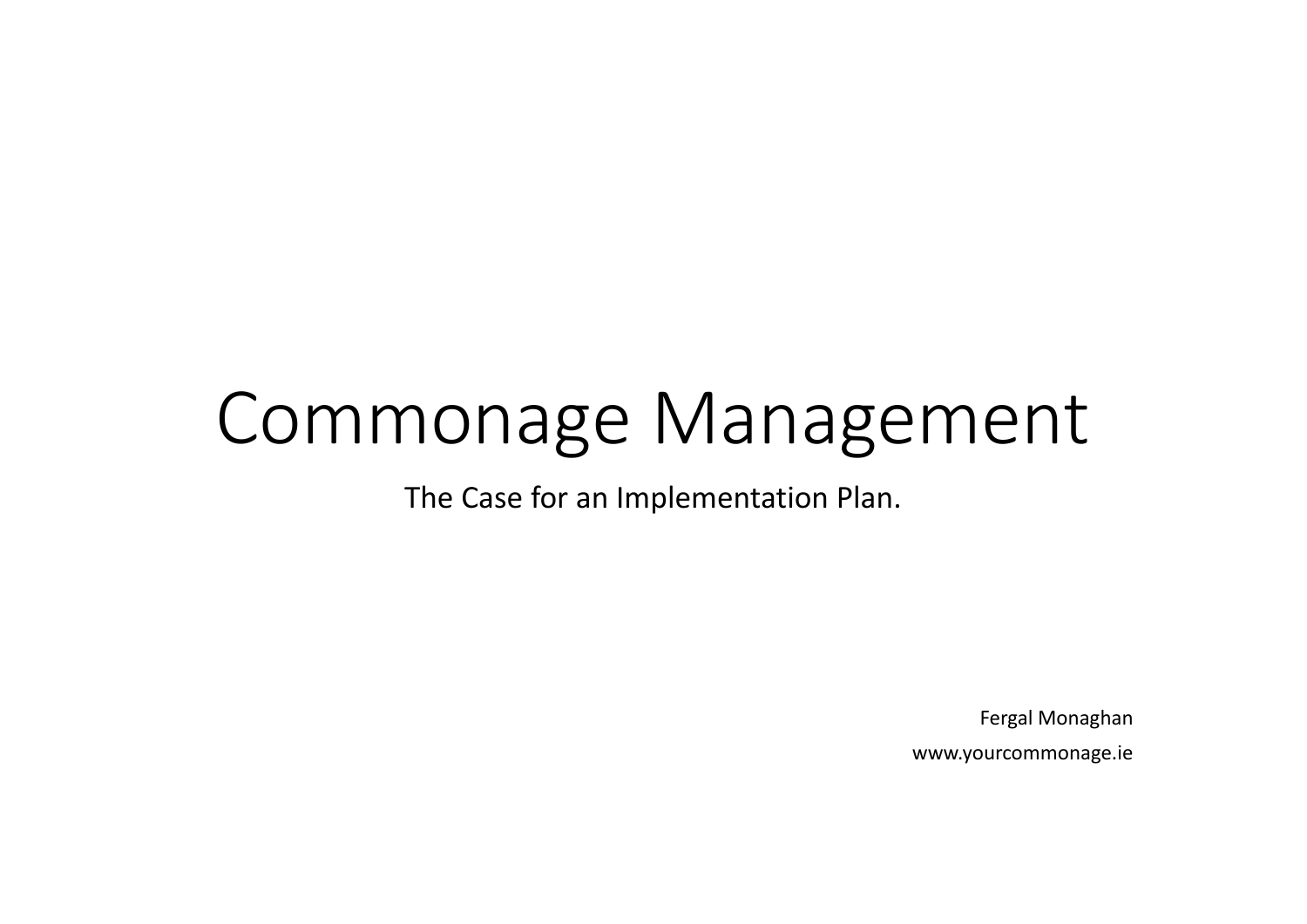#### Current Position

- Commonage Framework Plans are obsolete.
	- The need for revision is clear.
- Considerable resistance to initial proposals.
- DAFM proposals remains wedded to the concept of a qualified majority agreement among shareholders.
- Debate has focussed almost exclusively on the 80% agreement issue.
- Very little attention as to what farmers are being asked to agree on.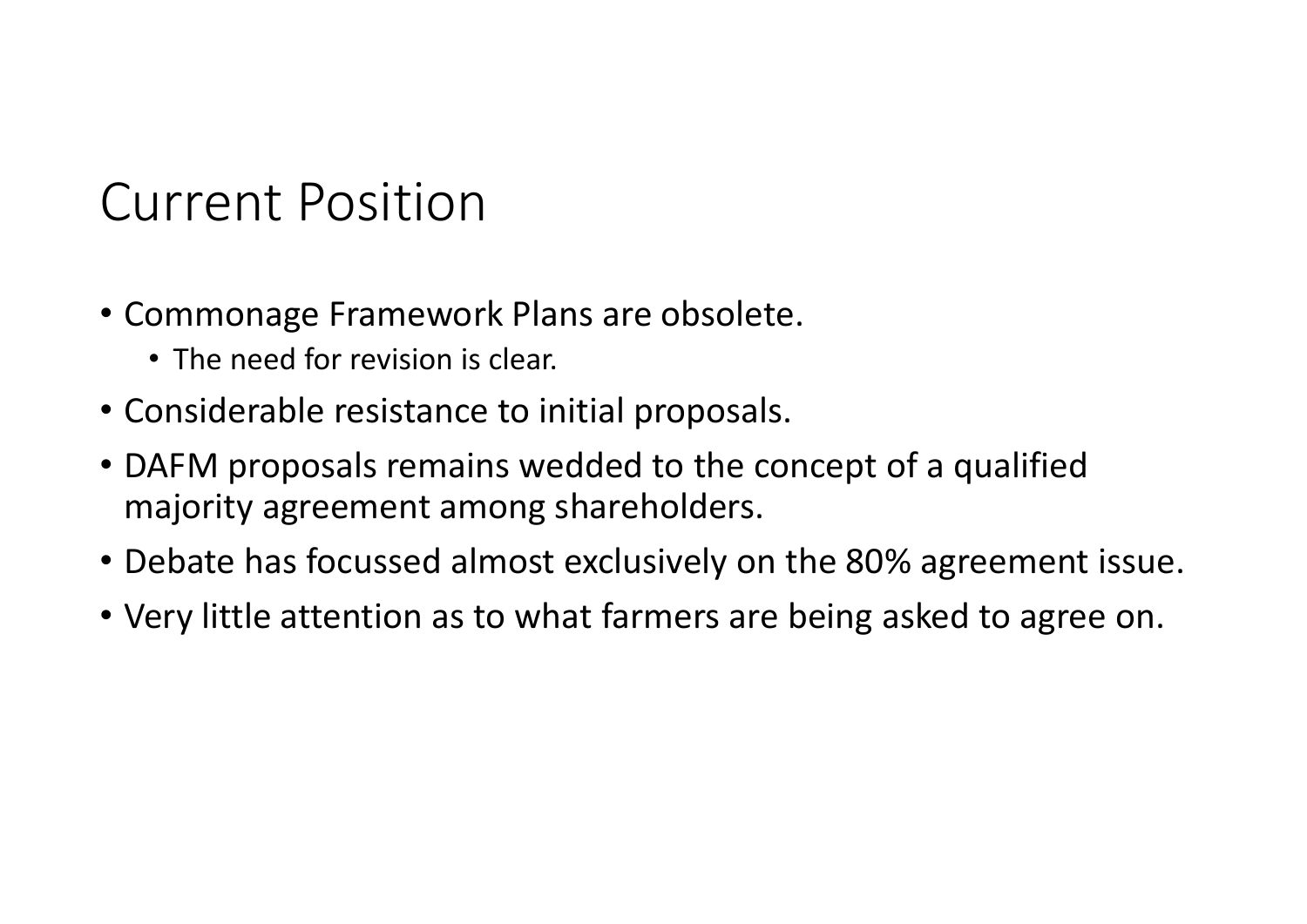# RDP Objectives

- The protection and improvement of the environment and achieving water quality, climate change and biodiversity objectives.
- The conservation of high nature value farmed environments both within and outside of designated Natura 2000 sites.
- The use of nutrient management planning in farming practice.
- Fostering knowledge transfer in the area of sustainable environmental systems.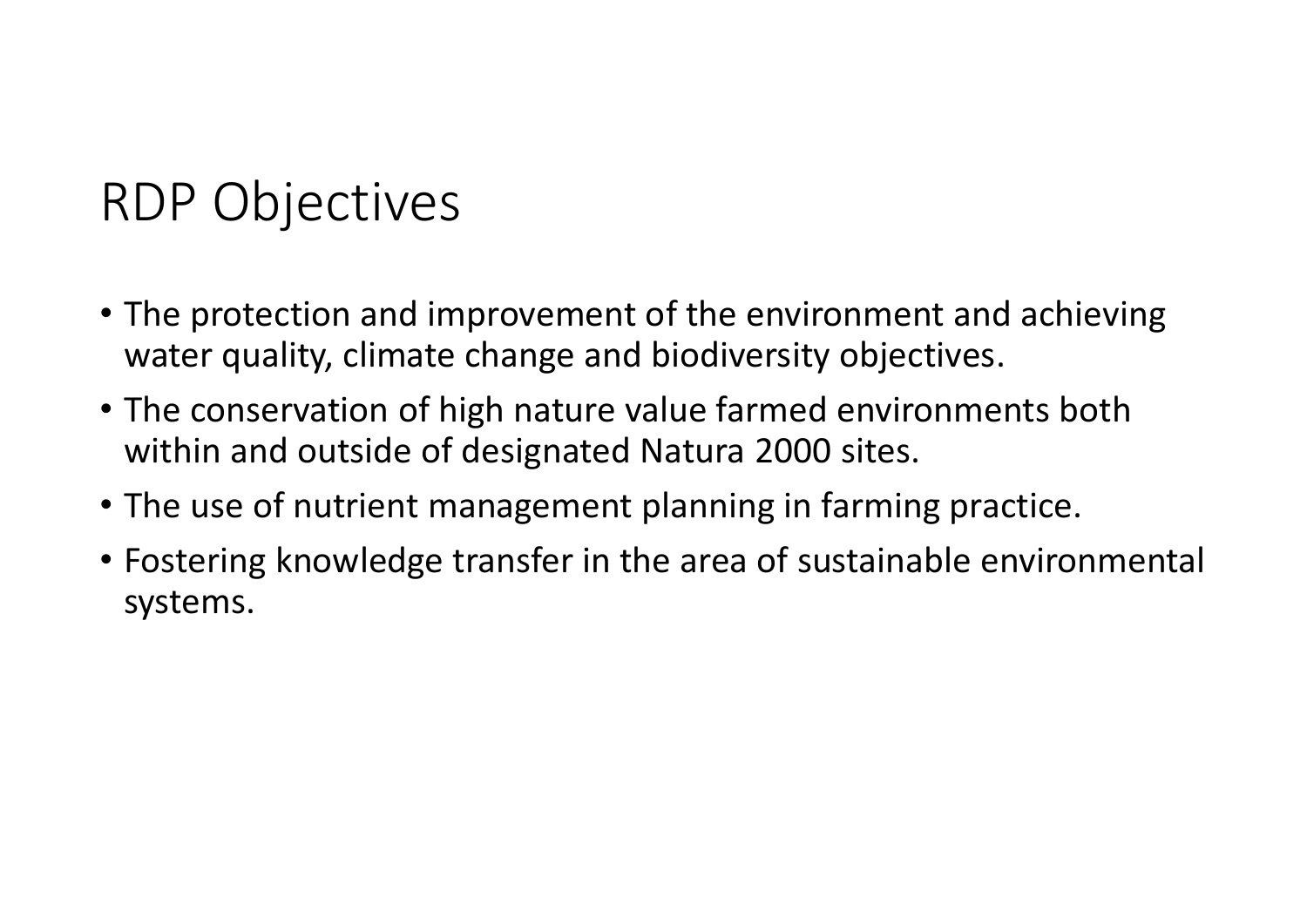# RDP Support for Commonage Farmers.

- GLAS and GLAS+.
	- Commitment of €1,450, 000, 000 over the life of the current CAP.
	- 40% to be spent on Priority Environmental Assets (including Commonage) or approx. €580,000,000.
	- Urgent need to ensure that this investment is focussed and can deliver the desired objectives.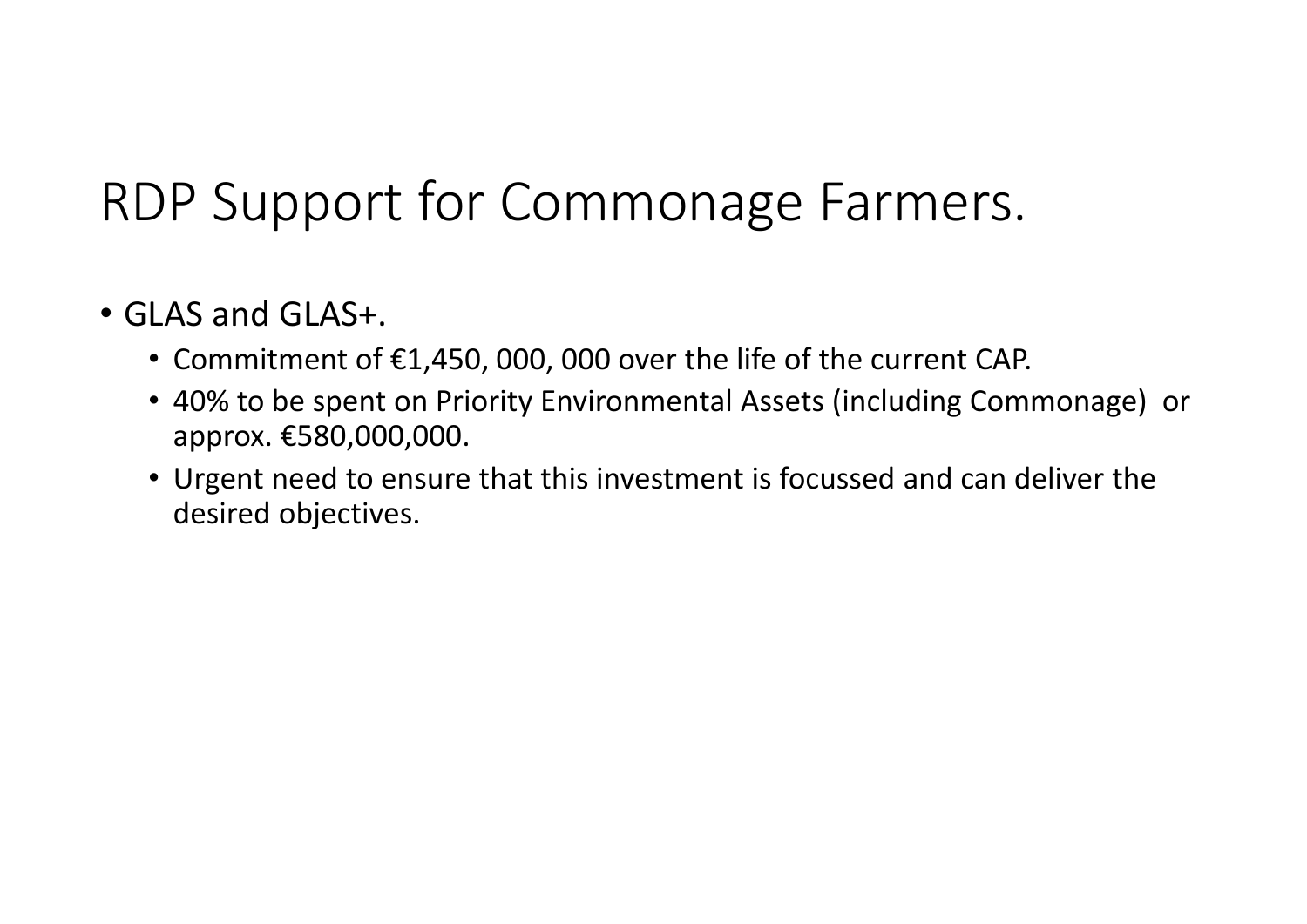### Commonage Agreement

- We need to be very clear as to what the objectives of this process are.
	- The Strategic Environmental Assessment for the RDP gives an output target of 150,000 Ha or 50% of commonage area under contract.
	- To be of value such contracts have to be workable,
	- To be workable they have to be;
		- Realistic.
		- Flexible.
		- Attractive to participants.
		- Accessible to participants.
- There is a real danger that max/ min stocking rates and shareholder agreements will be seen as objectives in themselves and not as tools to reach desired goals.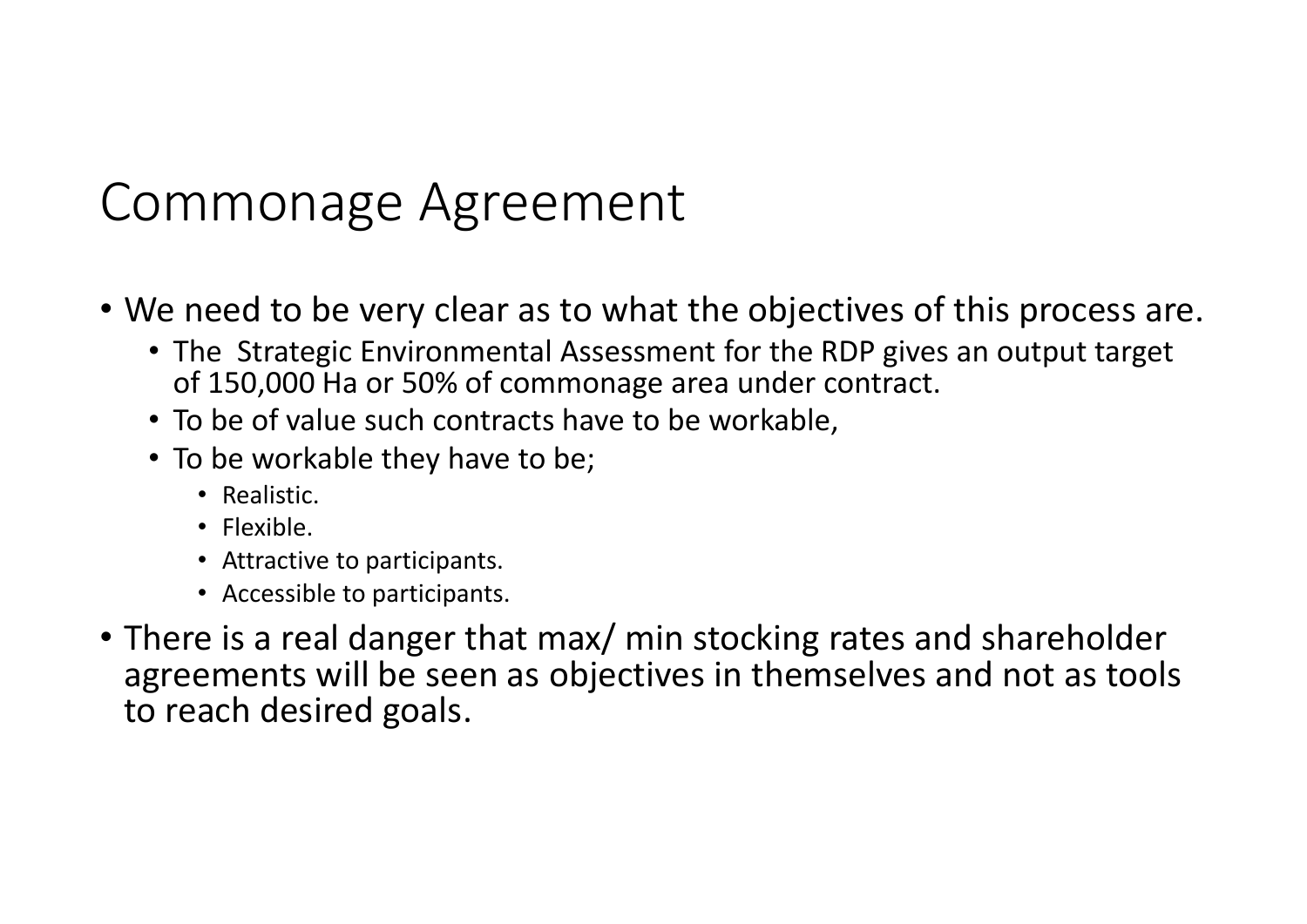#### What is needed now

- What is being proposed is a radical departure from, how previous AE schemes dealt with commonage.
- A clear concise implementation plan is needed.
- Thought has to be given to the time/ money, skill sets and administrative infrastructure required to deliver and support workable agreements at commonage level.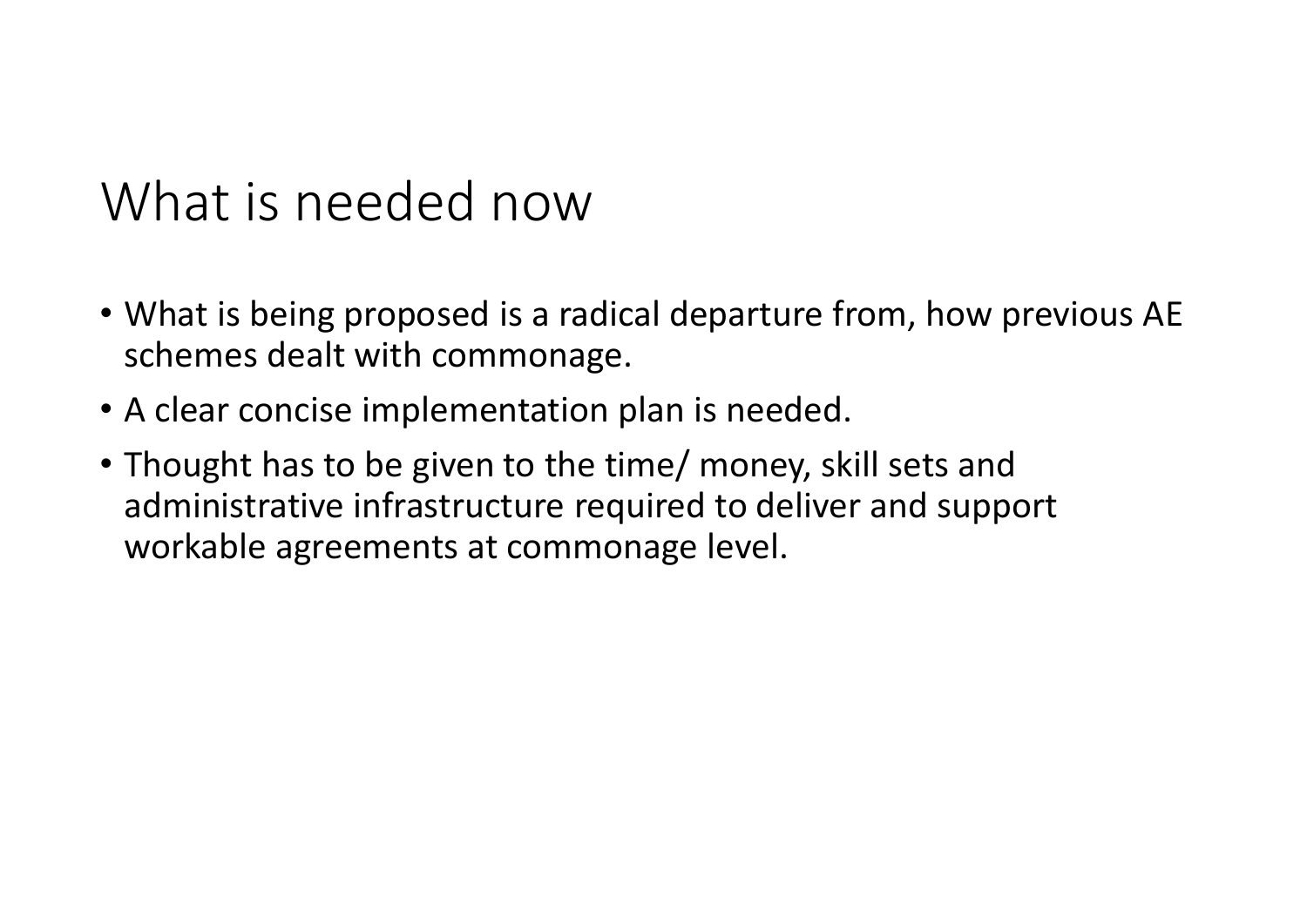#### Implementation Plan

- All Stakeholders need to know
	- The objectives of the process at national and commonage/farm level.
	- The infrastructure that will support the attainment of these objectives.
		- For example will there be something akin to a the Peatlands Commission to adjudicate on unusual situations and facilitate communication between stakeholders.
	- The role of the different players in the process, i.e. farmers, advisors, DAFM, NPWS.
	- The timelines for implementing different stages in the process.
	- Farmers and advisors cannot plan in an information vacuum. If such a plan exists, it's contents **must be communicated** to those affected without delay.
- A series of Flagship Commonages with a good geographical spread could demonstrate what is possible.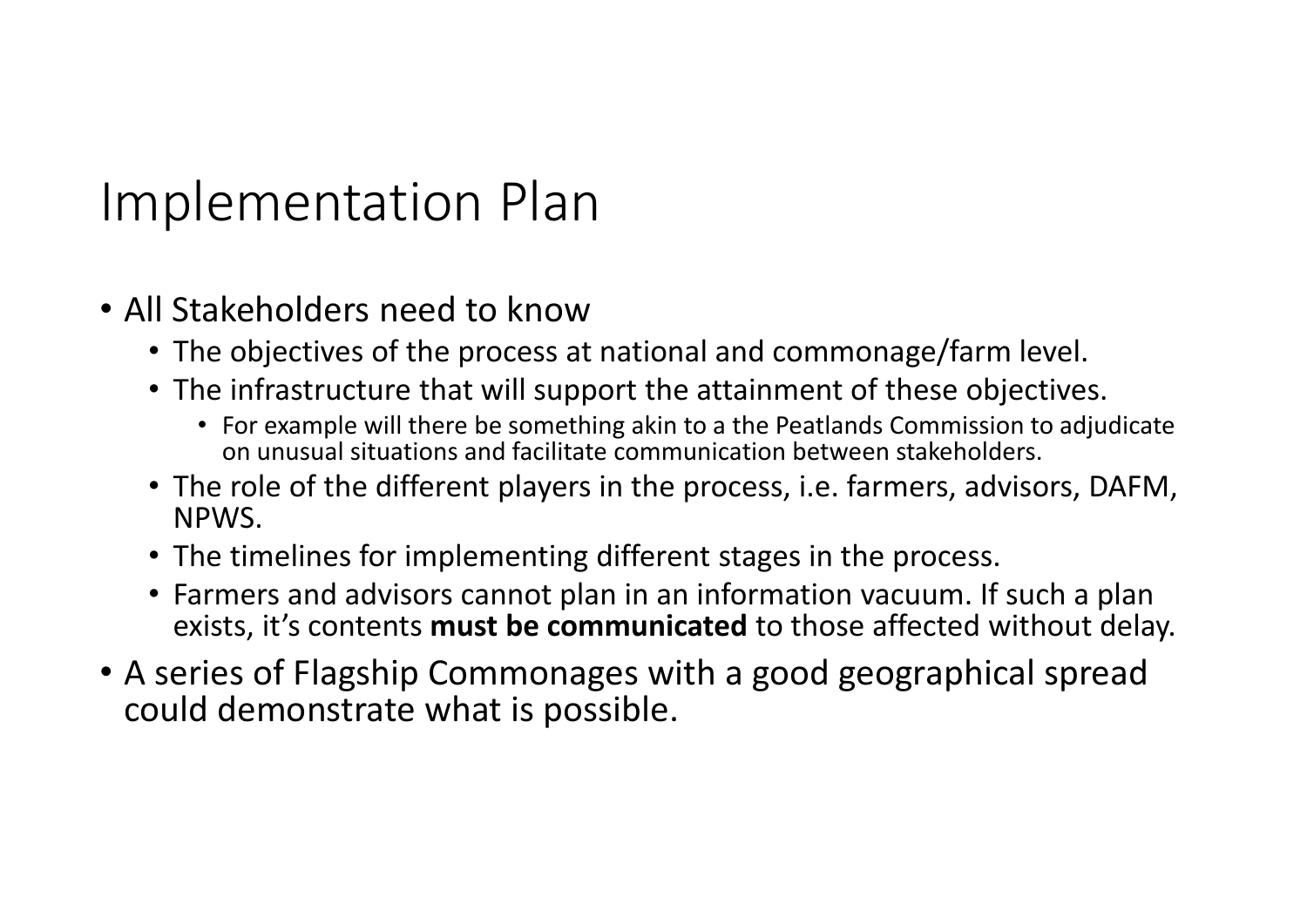# Commonage Agreements.

- What will a commonage agreement look like?
- What issues will it encompass?
- How is the issue of dormant shareholders to be dealt with?
- How much time will be available to develop such an agreement?
- At what stage in the process will shareholders have to agree?
- How will this correspond with GLAS application periods.
- How will the presence/ absence of such an agreement affect eligibility for BPS/ ANC schemes?
- Who will facilitate such agreements? How and when will they be selected/ trained/ paid?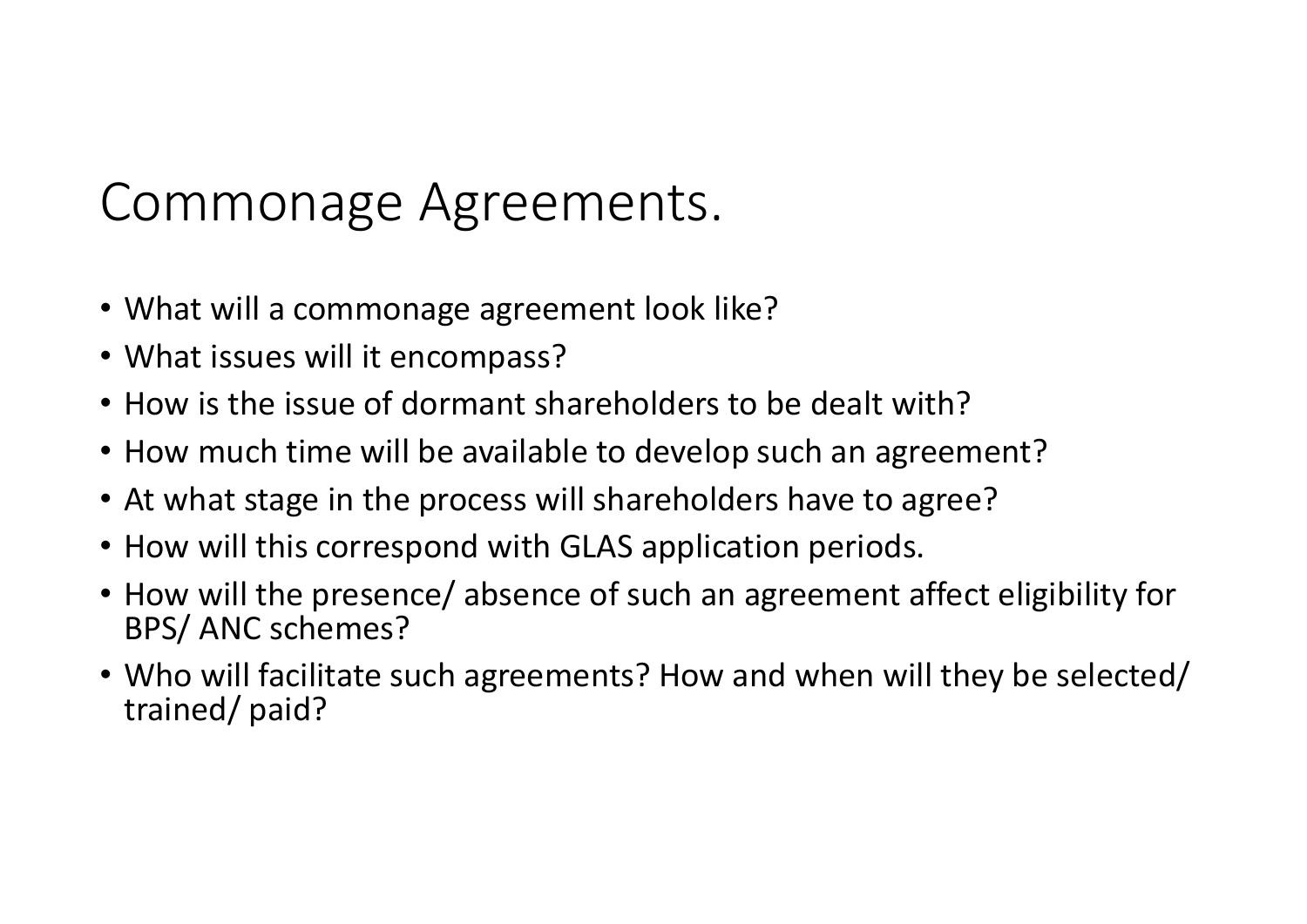### Integration with GLAS.

- The sustainable management plan.
	- What will it contain?
	- Who will pay for it?
	- Who will produce it?
	- Can it be used to replace or update the max/ min figures?
- Timing of agreements.
	- Two options.
		- 1. Agreement between shareholders reached as part of the GLAS application.
		- 2. Agreement developed after application to GLAS.

Both are fraught with difficulties.

Short window for GLAS applications will hamper the first option.

Requiring farmers to sign up to an unknown agreement may sink the second option.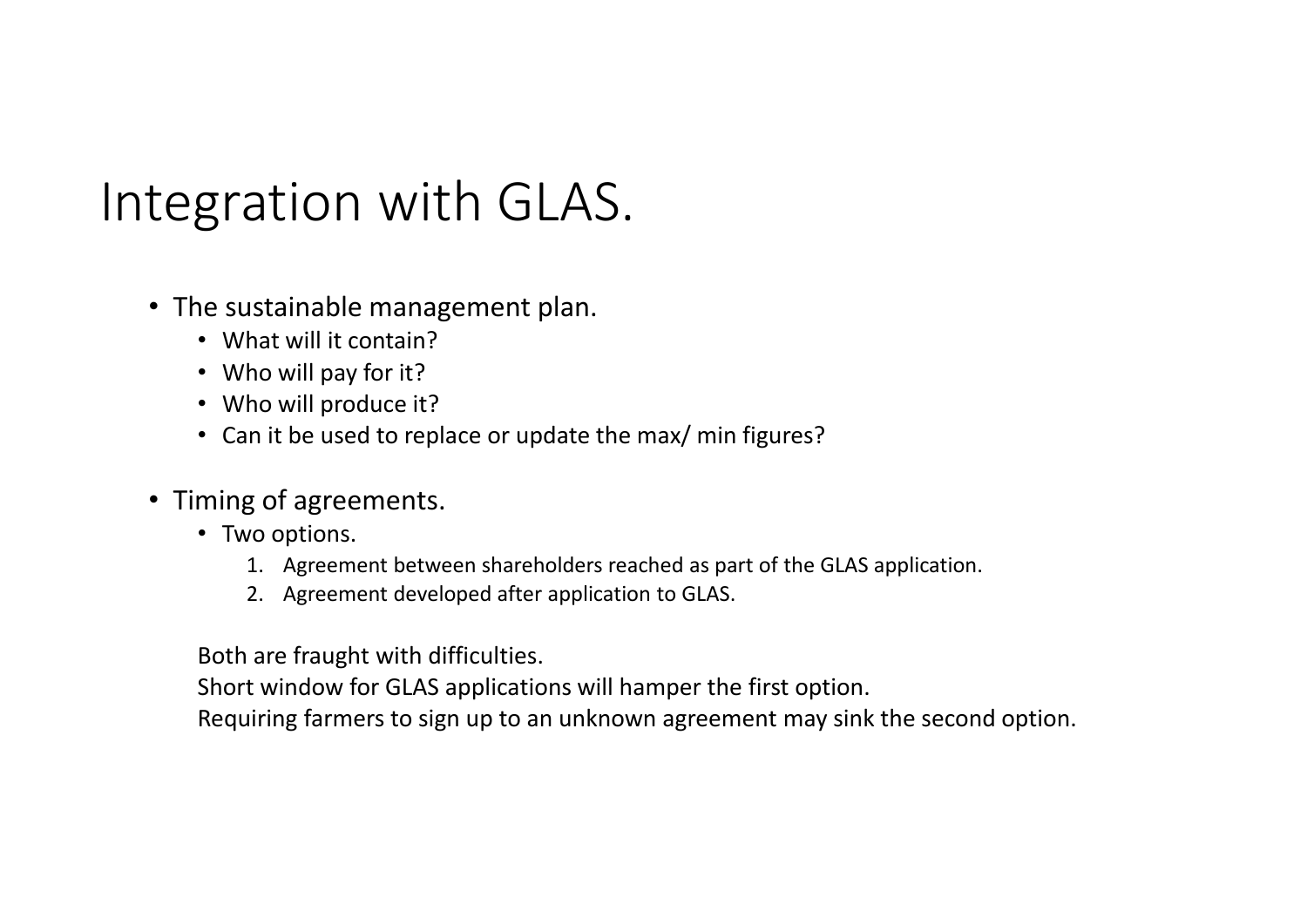- Farms with very large ratio between commonage share and good quality enclosed land.
	- For example Deroogh South Commonage in Co. Galway.
		- 492 Ha (all of it designated as SAC), 10 shareholders only 3 active, typical area of enclosed land 3<br>Ha (much of that very poor quality).
		- No chance of reaching proposed max/ min figures typically 137- 197 ewes if split between active shareholders.
		- These farmers keep cattle and ponies so max/ min figures equate to 20-29 bovine livestock units.
		- No housing or spreadgrounds available.
		- Catch 22 situation if rules of a scheme designed to preserve farmed landscapes serve to drive farmers out of farming leading to land abandonment.
		- If some grazing is better than no grazing at all than how can a cessation of farming benefit the RDP's objectives?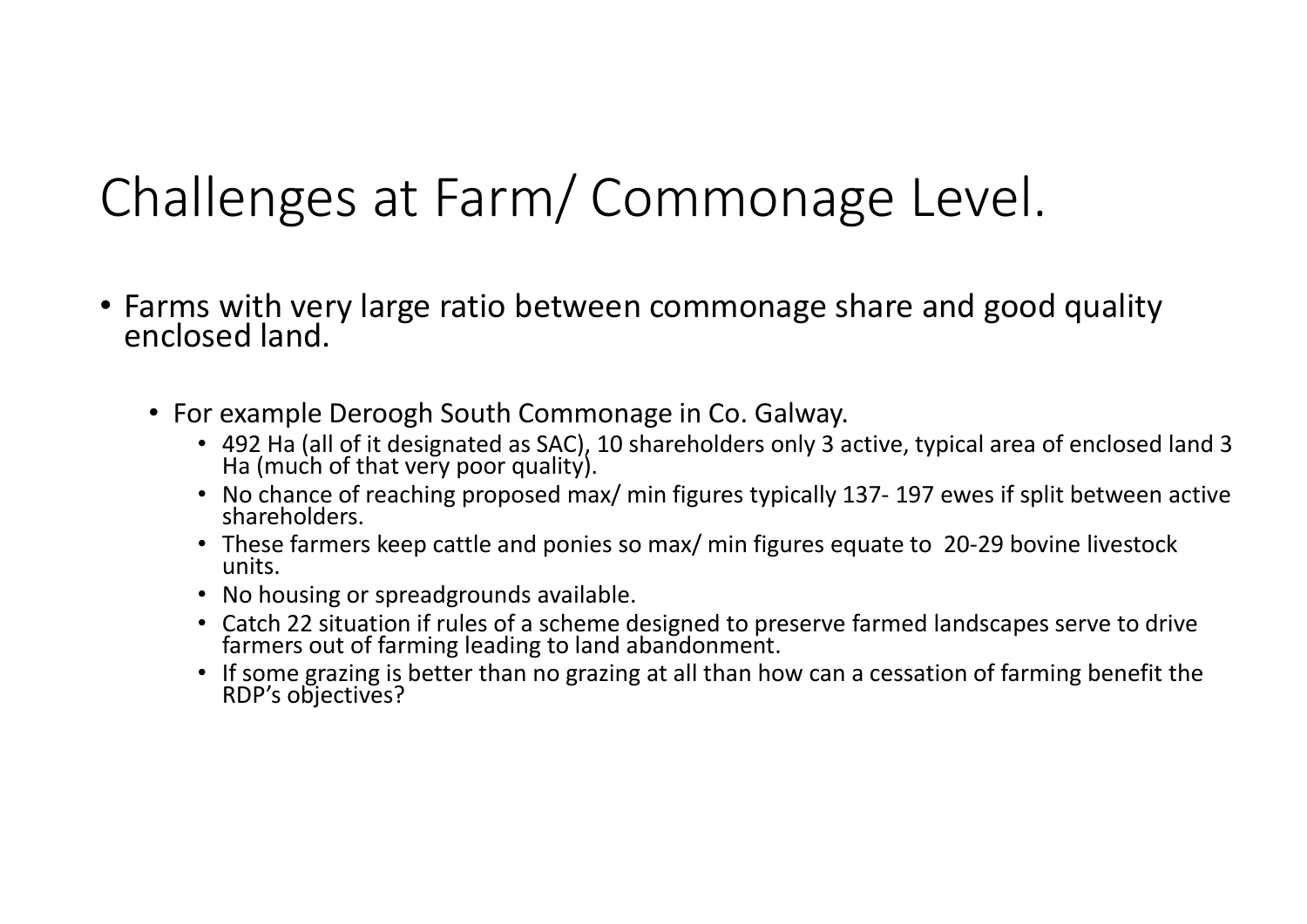- Commonages with a high % of dormant inactive shareholders.
- Remaining farmers have to maintain all of the site to GAEC standards but only paid for a small portion.
- Is it realistic to expect farmers to engage on this basis?
- How will commonage agreements/ GLAS cope with situations like this?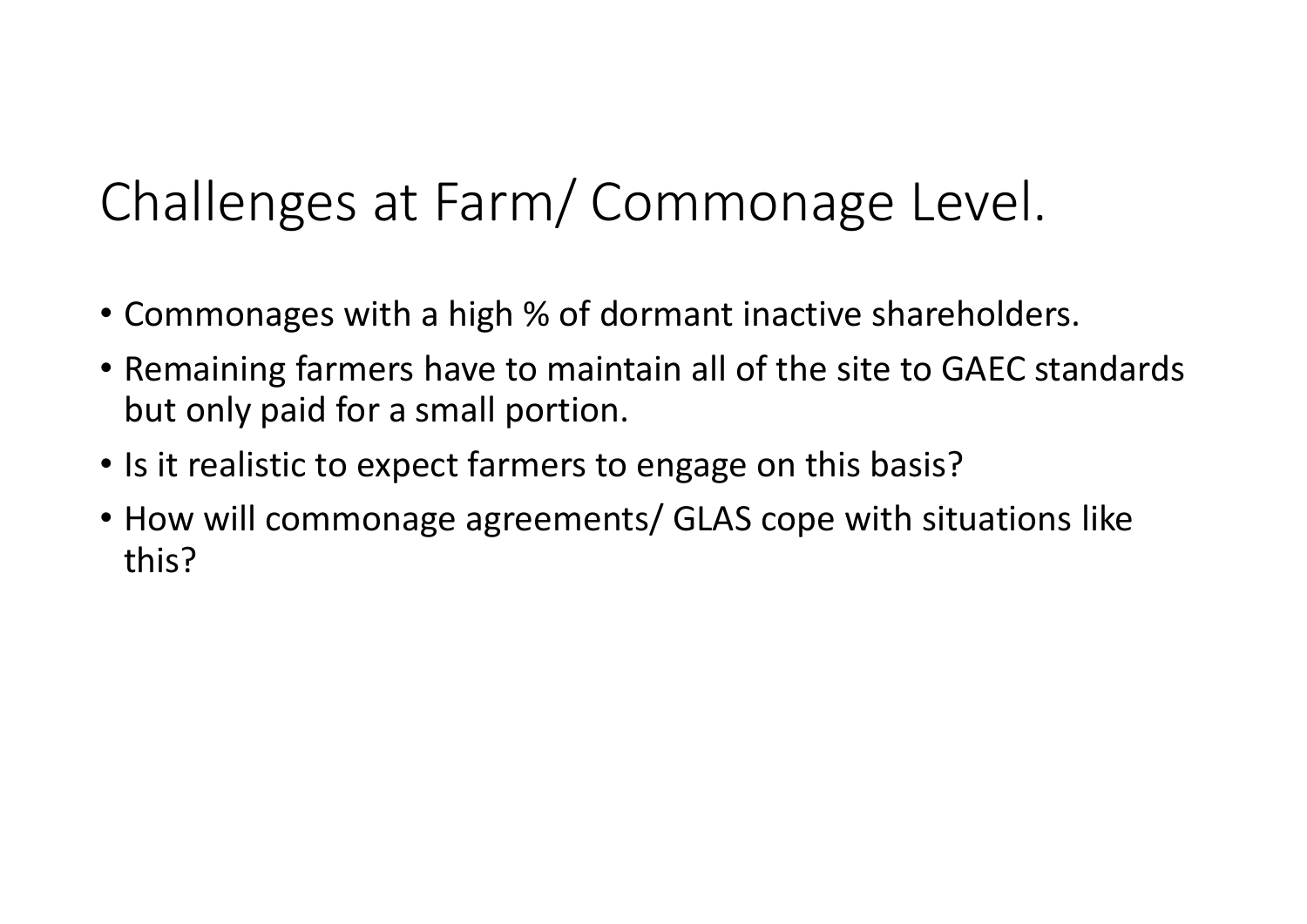- Commonages with very large number of shareholders, e.g. Achill Island.
	- Time and level of support for developing agreements will be considerable.
	- Difficulties for GLAS applications due to the long lead in time required to produce a workable agreement.
	- This has an impact on Farmers by delaying access to AE funding.
	- Facilitation of Agreements by private sector players will not be possible if funding is not provided centrally.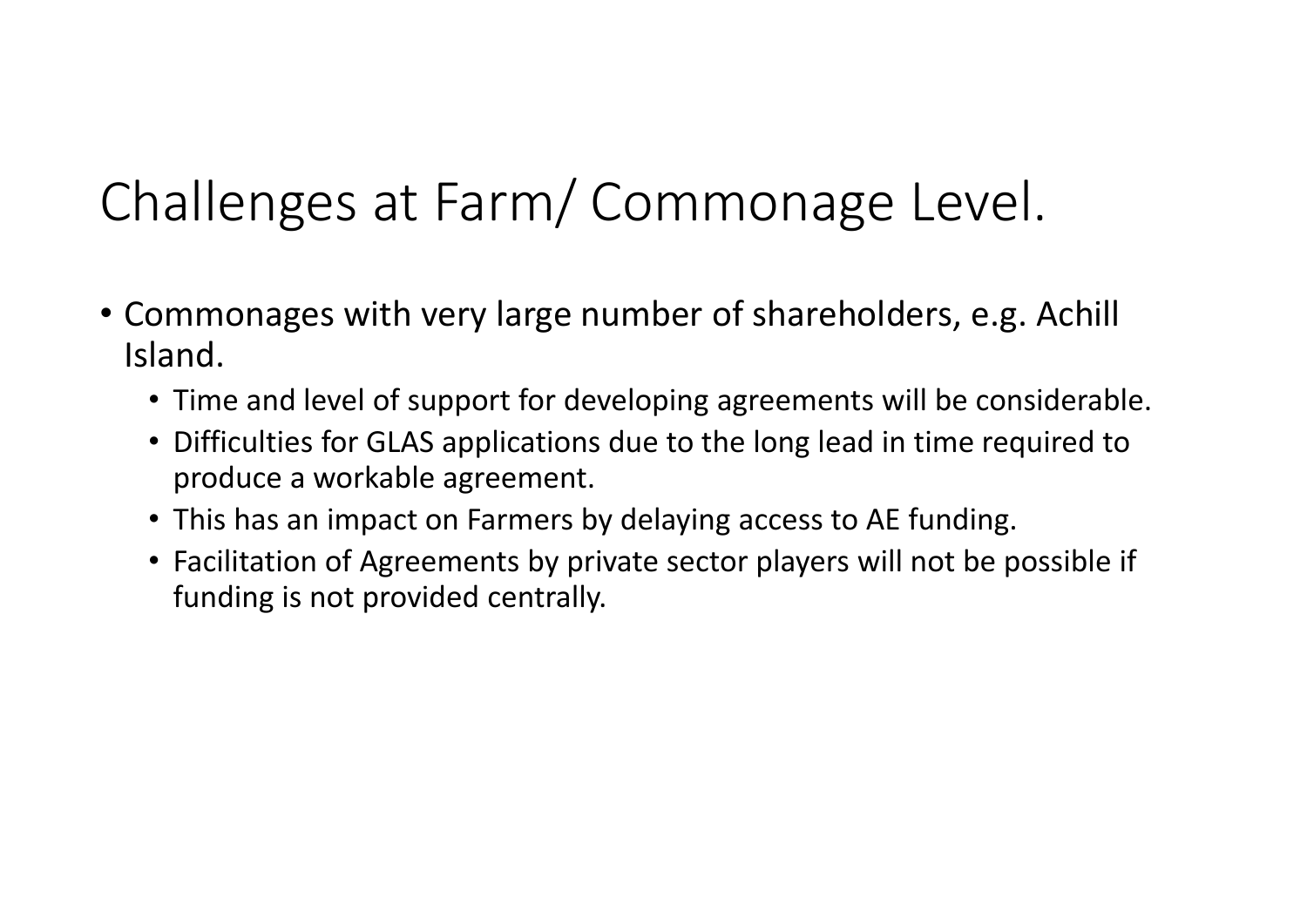- Farmer with an interest in multiple commonages.
	- Same set of shareholders have shares in multiple commonages, e.g. Mweelrea Mountain Co. Mayo. Each shareholder has shares in 16 separate but contiguous townlands. But usage is concentrated in townlands adjacent to enclosed land.
		- Issues vary in different Land Parcels but any proposed remedy will not affect all shareholders equally.
	- Individual farmer with shares in multiple commonages but not with same set of other shareholders.
		- Difficulties in one commonage may derail his participation in GLAS and thus threaten the viability of agreements in other commonages.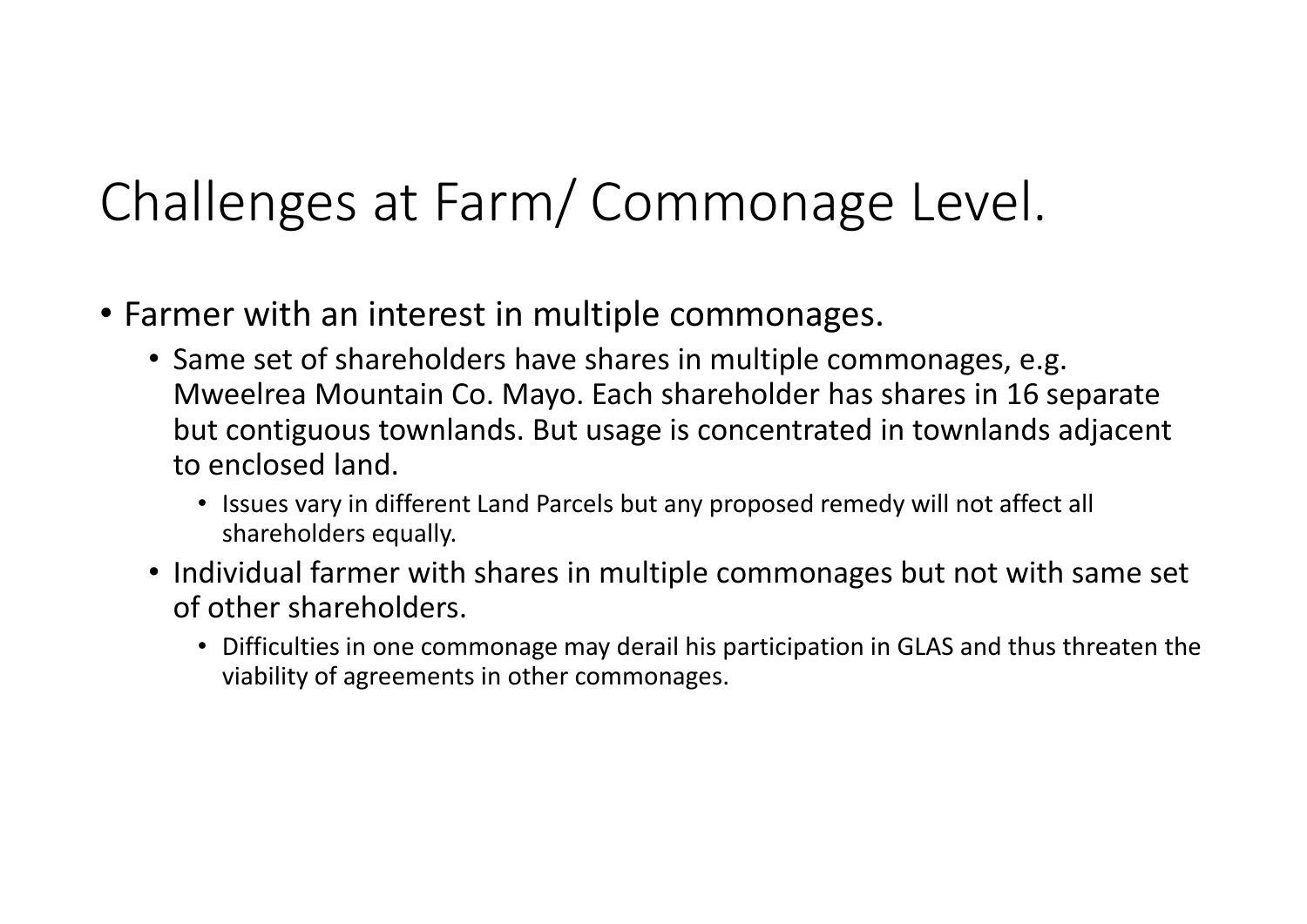# **Flexibility**

- What flexibility will GLAS allow for changes in commonage agreements. These could be necessitated by;
	- Death / withdrawal of a participant(s).
	- Desire by a shareholder to join an existing agreement.
	- Remedies to correct unforeseen and perhaps undesirable impacts of the initial agreement.
- Lead in time to increase stock numbers/ change breeds.
- Some level of oversight to adjudicate on atypical situations. Advisors/ Farmers must be able to make a case for a derogation and get a prompt response.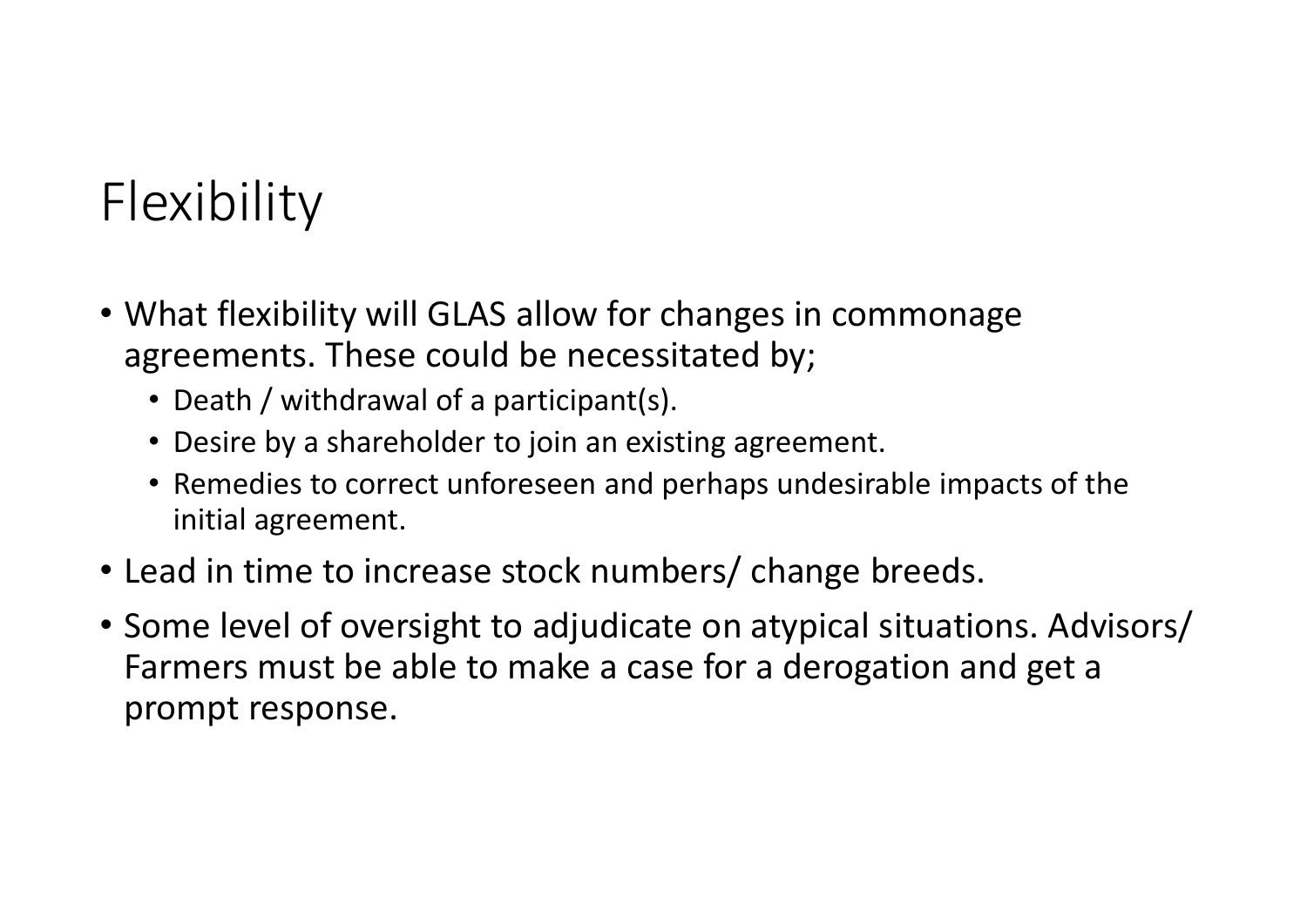# Infrastructure required to support Commonage Farmers.

- Commonage Commission, a part time commission with an independent chair;
	- To oversee the process.
	- Adjudicate on atypical situations.
	- Facilitate communication between stakeholders.
- A derogation procedure to provide for cases where individual farms or commonages do not fit neatly into GLAS prescriptions, but where participation by farmers is both desired and desirable.
- A network of commonage facilitators to support farmers in developing and sustaining agreements/ grazing associations.
- Technical support to Advisors and Farmers by NPWS/ DAFM.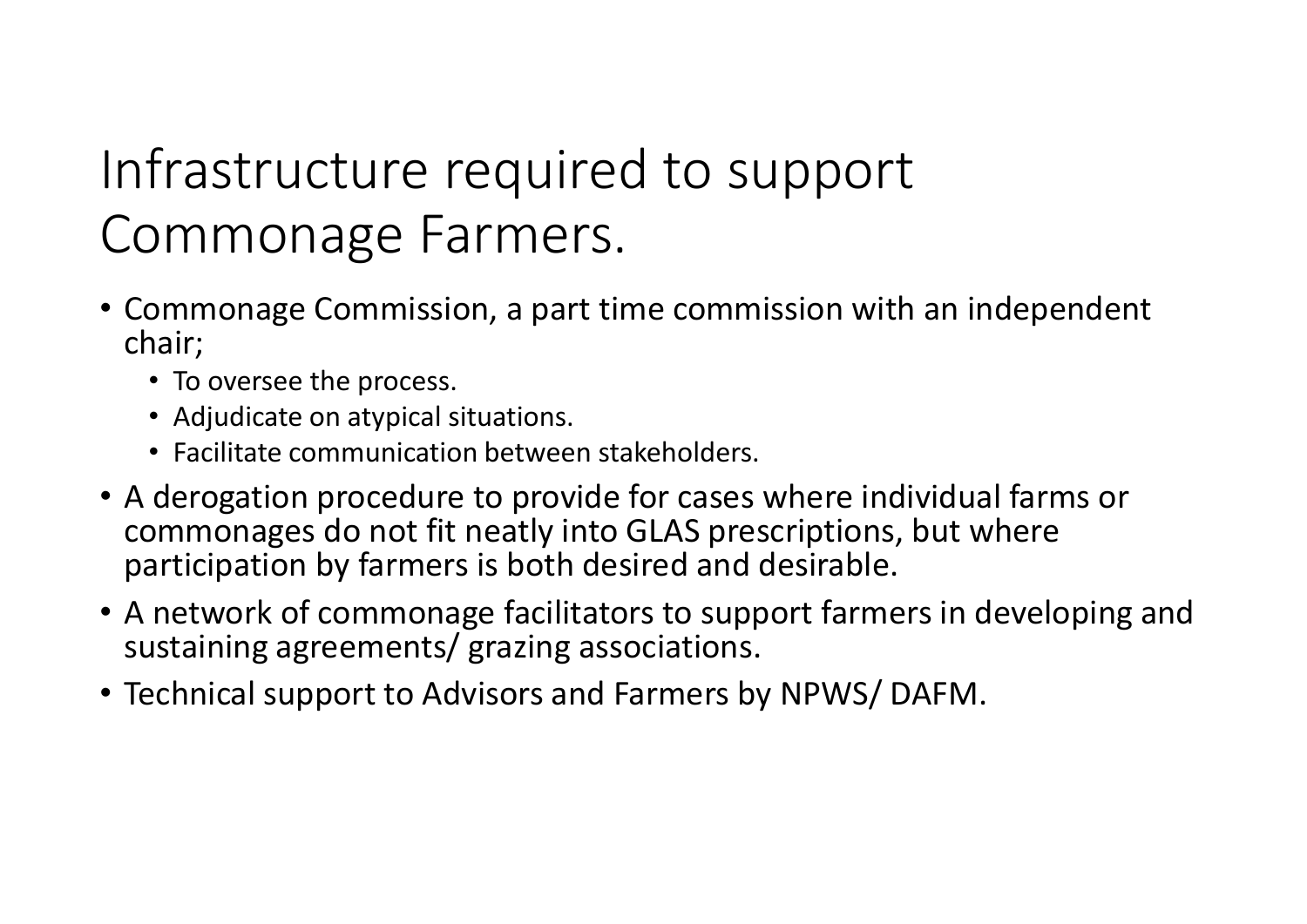# Commonage Facilitators.

- What skill set is required to deliver this function?
- Has there been an assessment of the availability of suitable people to preform this role.<br>Are there enough existing FAS advisors capable of delivering this? Remember
	- Years of recession have led to downsizing and diversification of effort by farm advisors.
	- Many have retired/ changed career.
	- Teagasc involvement appears unlikely.
- What level of training and support is required to bring advisors up to the level required.<br>A one or two day CPD seminar is not going to be adequate.
- Will this work be attractive to advisors compared to the production of GLAS applications,<br>participation in knowledge transfer measures or other work?
- Is there a conflict of interest between being an honest broker facilitating agreement in a commonage and producing GLAS applications on behalf of **some** of the shareholders?
- What level of co-ordination and supervision is required centrally?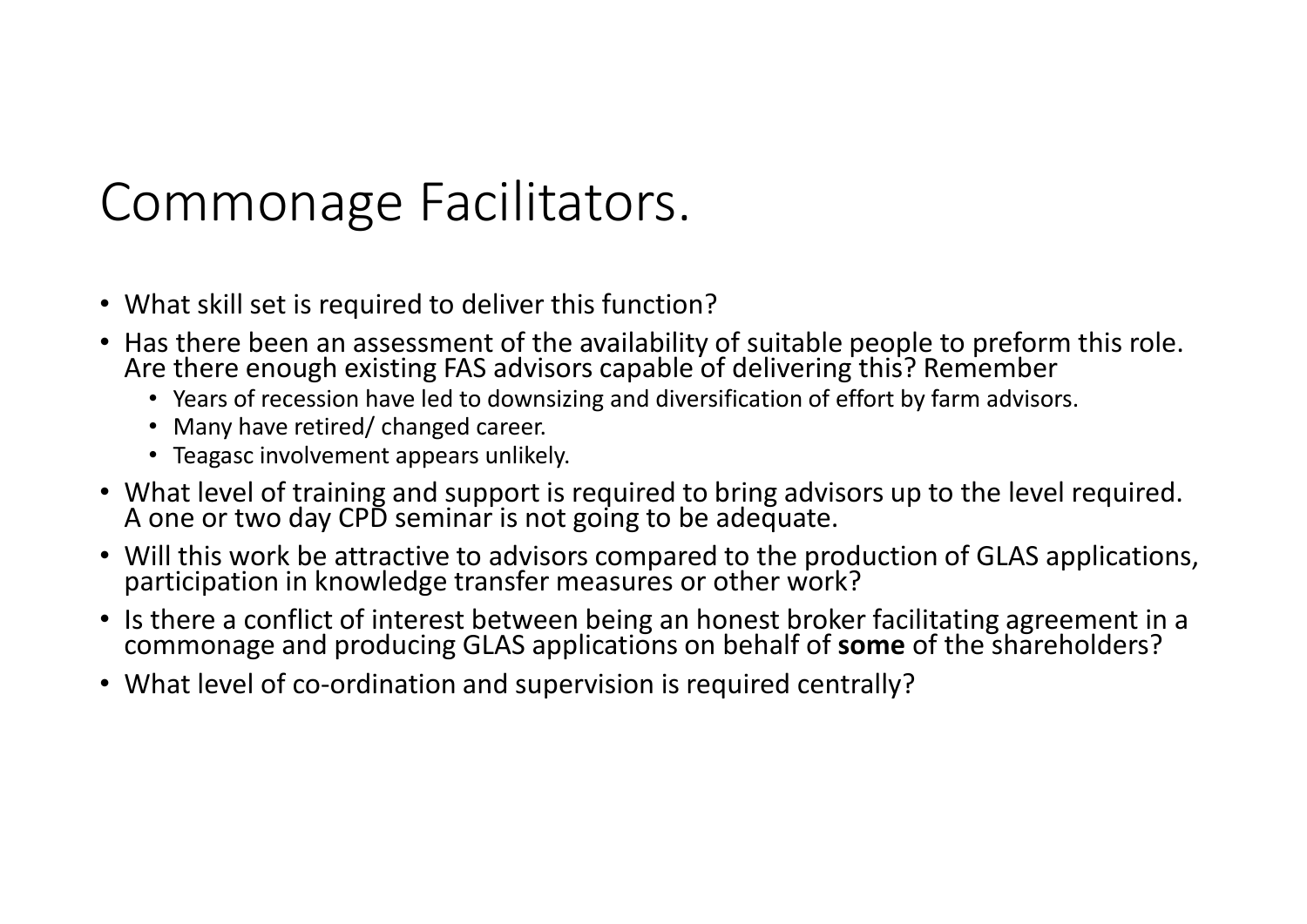### Level of Support Required.

- Belief in some quarters that commonage agreements will sort themselves out without guidance or mediation between parties.
- Is that credible?
- Is it compatible with safeguarding an investment of up to €580,000,000?
- Mission Creep; Is there a danger that one could go too far in the other direction and create a system that is unnecessarily complex and dysfunctional?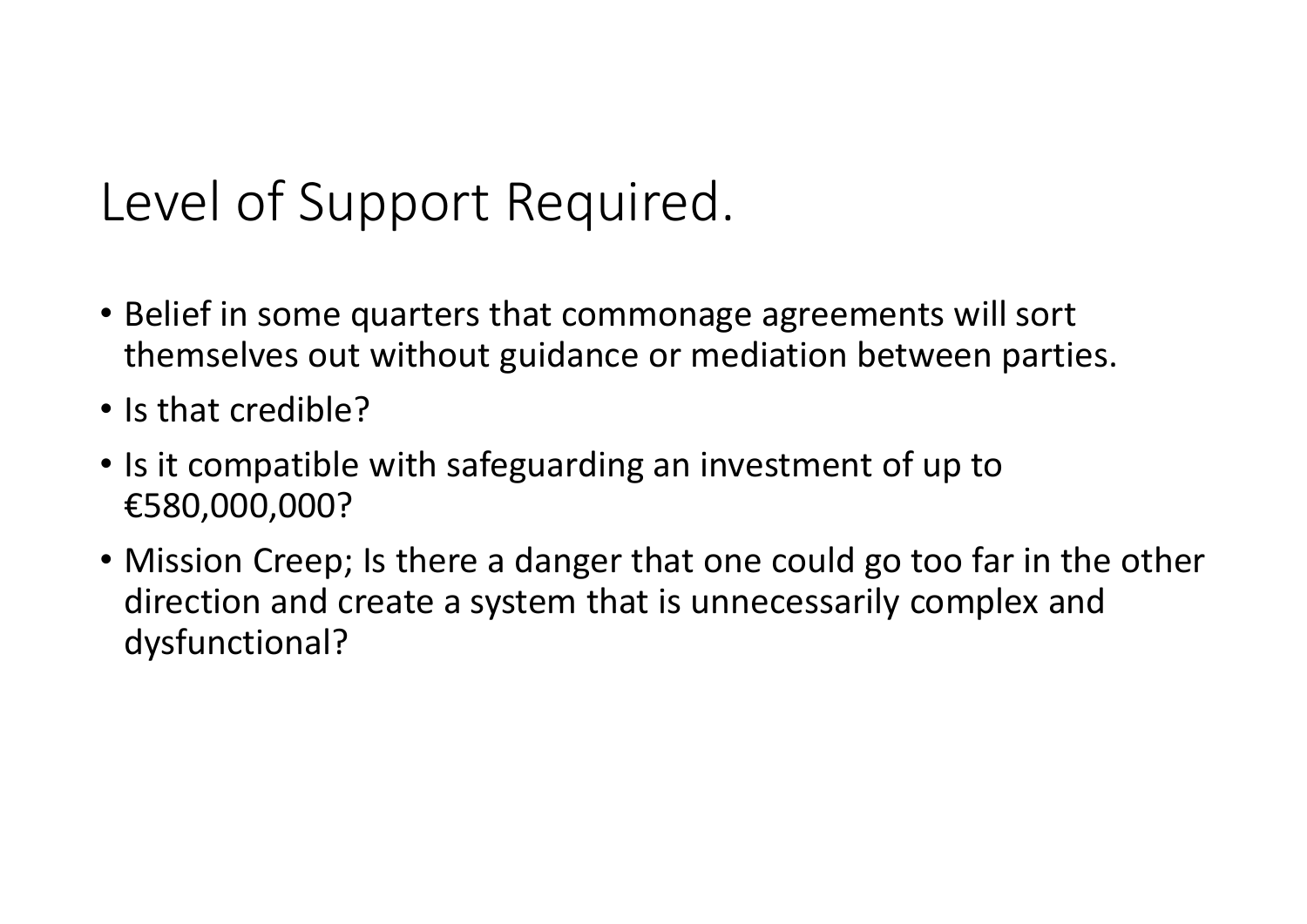# How Long will it take, How much will it cost?

If we manage it well, it will take half as long and cost half as much thanit if we manage it badly.

Winston Churchill 1941